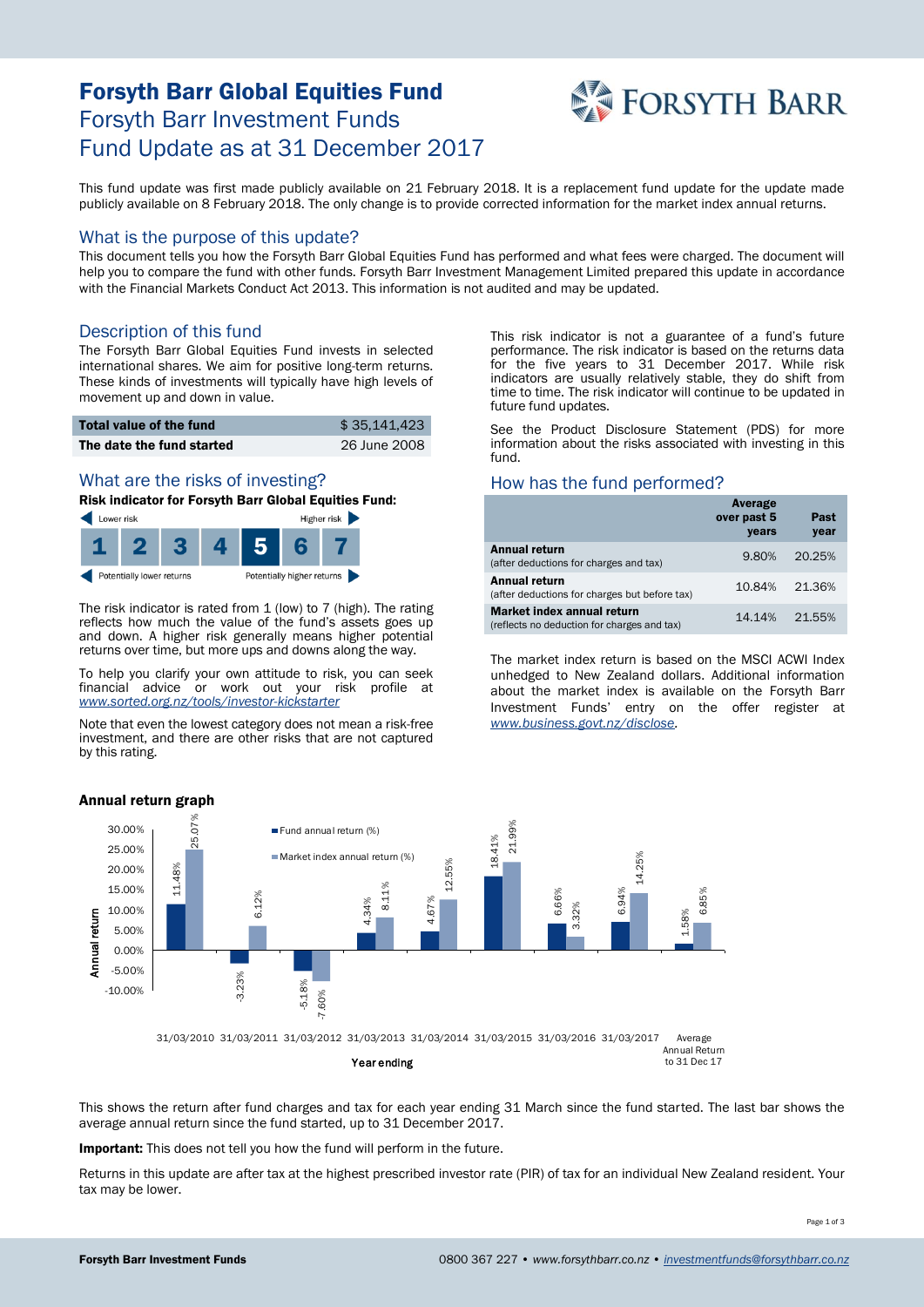# What fees are investors charged?

Investors in the Forsyth Barr Global Equities Fund are charged fund charges. In the year to 31 March 2017 these were:

|                                                             | % of net asset<br>value <sup>1</sup> |
|-------------------------------------------------------------|--------------------------------------|
| <b>Total fund charges</b>                                   | 1.57%                                |
| Which are made up of:                                       |                                      |
| Total management and administration<br>charges including    | 1.57%                                |
| Manager's basic fee                                         | 1.51%                                |
| Other management and<br>administration charges <sup>2</sup> | 0.06%                                |
| <b>Total performance-based fees</b>                         | 0.00%                                |
|                                                             | Dollar amount per<br>investor        |
| Other charges                                               | \$0.0                                |

Investors may also be charged individual action fees for specific actions or decisions (for example entry fees). See the PDS for more information about those fees.

Small differences in fees and charges can have a big impact on your investment over the long term.

#### Example of how this applies to an investor

Jane had \$10,000 in the fund at the start of the year of the year, Jane received a return after fund charges 21.36% of her initial \$10,000). This gives Jane a total return after tax of \$2,025 for the year.

### What does the fund invest in?

This shows the types of assets that the fund invests in.

#### Actual investment mix



#### Target investment mix

| Cash and cash equivalents    | 10.00% |
|------------------------------|--------|
| New Zealand fixed interest   | 0.00%  |
| International fixed interest | 0.00%  |
| Australasian equities        | 0.00%  |
| International equities       | 90.00% |
| Listed property              | 0.00%  |
| Unlisted property            | 0.00%  |
| Commodities                  | 0.00%  |
| Other                        | 0.00%  |
|                              |        |

#### Top 10 investments

|                | <b>Name</b>                                            | Percentage of<br>fund net assets | <b>Type</b>               | <b>Country</b>       | <b>Credit rating</b><br>(if applicable) |
|----------------|--------------------------------------------------------|----------------------------------|---------------------------|----------------------|-----------------------------------------|
| $\mathbf{1}$   | <b>ANZ Cash Deposit</b>                                | 4.88%                            | Cash and cash equivalents | New Zealand          | AA-                                     |
| 2              | NIKE, Inc.                                             | 4.55%                            | International equities    | <b>United States</b> |                                         |
| 3              | Facebook Inc.- A                                       | 4.10%                            | International equities    | <b>United States</b> |                                         |
| 4              | <b>Starbucks Corporation</b>                           | 3.99%                            | International equities    | <b>United States</b> |                                         |
| 5              | Alphabet Inc Class A                                   | 3.88%                            | International equities    | <b>United States</b> |                                         |
| 6              | Shire plc                                              | 3.41%                            | International equities    | United Kingdom       |                                         |
| $\overline{7}$ | Ping An Insurance (Group) Company of<br>China, Limited | 3.29%                            | International equities    | Hong Kong            |                                         |
| 8              | <b>Celgene Corporation</b>                             | 3.11%                            | International equities    | United States        |                                         |
| 9              | Medtronic Inc.                                         | 2.97%                            | International equities    | <b>United States</b> |                                         |
| 10             | The Walt Disney Company                                | 2.95%                            | International equities    | United States        |                                         |
|                |                                                        |                                  |                           |                      |                                         |

The top 10 investments make up 37.13% of the fund.

We actively manage the fund's foreign currency exposures. As at 31 December 2017, these exposures represented 95.12% of the value of the fund and were unhedged.